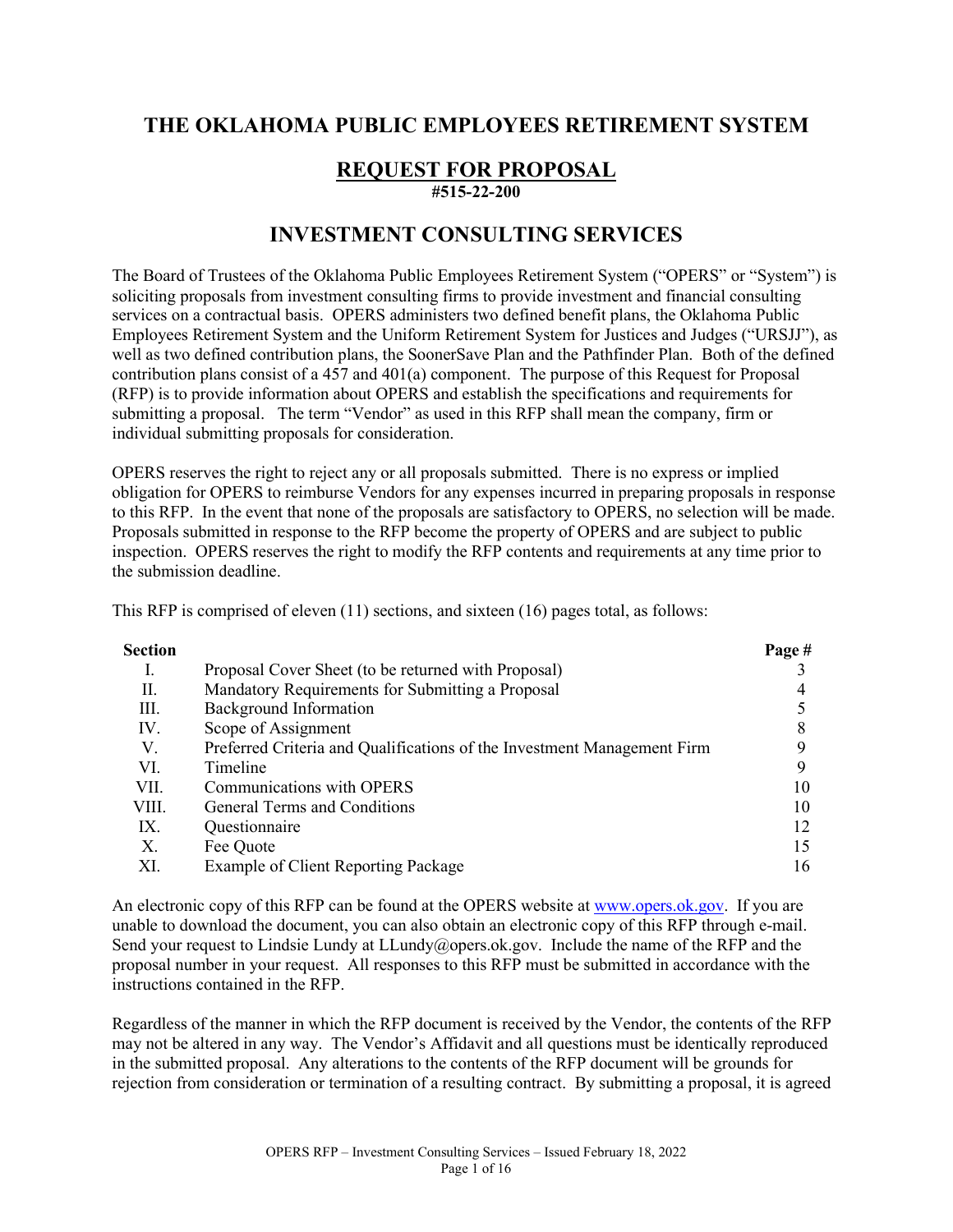by the Vendor that any misleading or false information given may be grounds for rejection from consideration, or termination of any resulting contract whenever and however discovered.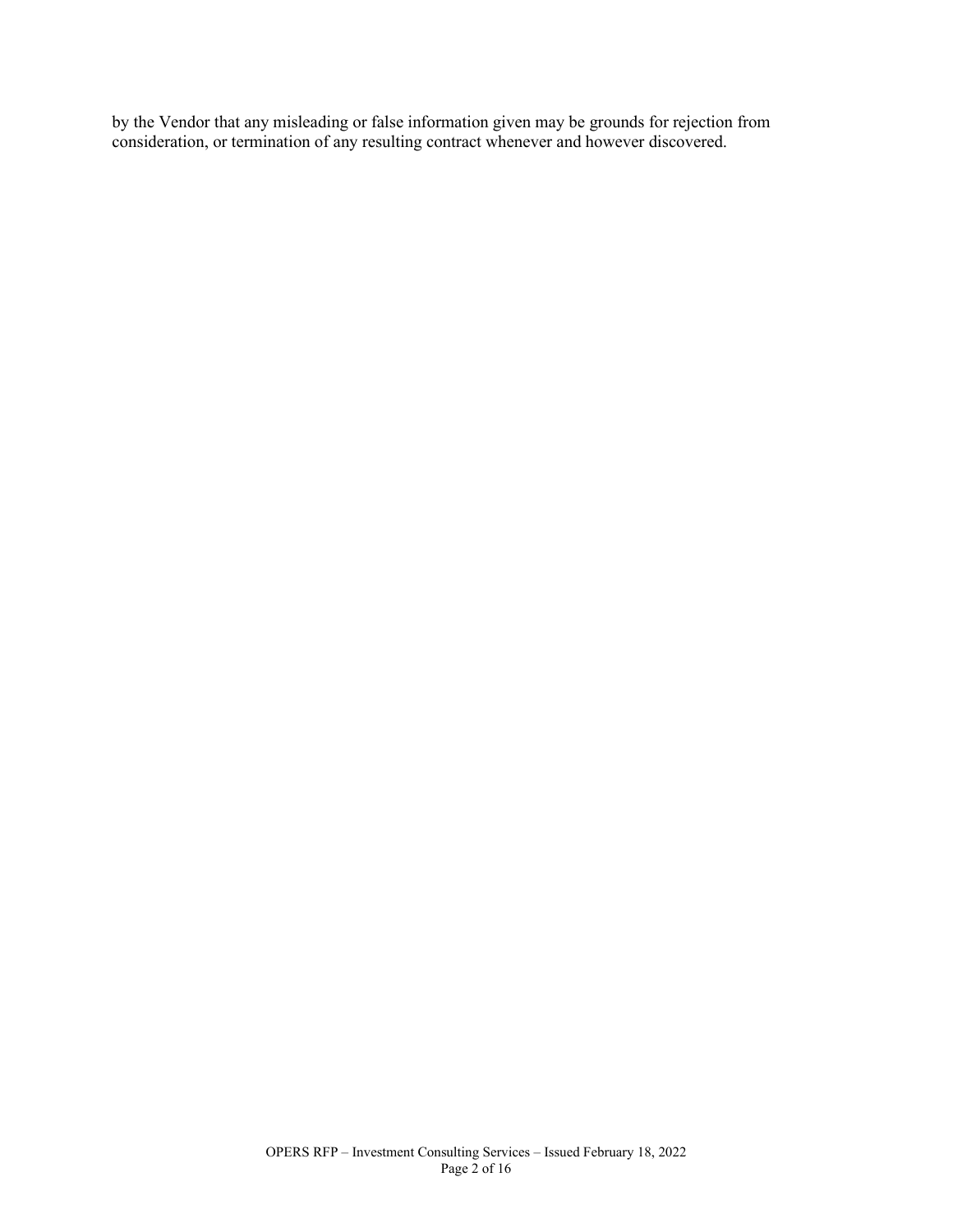### **I. PROPOSAL COVER SHEET**

(must be signed, notarized and submitted with the original proposal)

| <b>Proposal Number</b>           | <b>Agency Requisition Number</b>                                        | <b>Proposal Deadline</b>                                                          |
|----------------------------------|-------------------------------------------------------------------------|-----------------------------------------------------------------------------------|
| # $515 - 22 - 200$               | 22-200                                                                  | must be received by 4:30 pm CT                                                    |
| (Investment Consulting Services) |                                                                         | <b>March 25, 2022</b>                                                             |
|                                  |                                                                         |                                                                                   |
| Vendor Identification:           |                                                                         |                                                                                   |
| Name of Firm:                    |                                                                         |                                                                                   |
| Address:                         |                                                                         |                                                                                   |
|                                  |                                                                         |                                                                                   |
| City/State/Zip Code:             |                                                                         |                                                                                   |
|                                  |                                                                         |                                                                                   |
| Telephone Number:                |                                                                         |                                                                                   |
| Facsimile Number:                |                                                                         |                                                                                   |
|                                  | <b>VENDOR'S AFFIDAVIT</b>                                               |                                                                                   |
|                                  |                                                                         |                                                                                   |
|                                  | $)$ SS:                                                                 |                                                                                   |
|                                  |                                                                         |                                                                                   |
|                                  | (Print Name), of lawful age, being first duly sworn, on oath says that: |                                                                                   |
| 1.                               |                                                                         | (S) he is the duly authorized agent of $\frac{1}{2}$ , the vendor submitting this |

proposal which is attached to this statement for the purpose of certifying the facts pertaining to the existence of collusion among vendors and between vendors and state officials or employees, as well as facts pertaining to the giving or offering of things of value to government personnel in return for special consideration in the letting of any contract pursuant to the proposal to which this statement is attached;

2. (S)he is fully aware of the facts and circumstances surrounding the making and submitting of this proposal and has been personally and directly involved in the proceedings leading to the submission of such proposals; and

3. Neither the Vendor nor anyone subject to the Vendor's direction or control has been a party: a) to any collusion among vendors in restraint of freedom of competition by agreement to propose a fixed price or to refrain from submitting a proposal; b) to any collusion with any state official or employee as to quantity, quality or price in the prospective contract, or as to any other term of such prospective contract; nor, c) in any discussions between vendors and any state official concerning exchange of money or any other thing of value for special consideration in the award of this prospective contract; d) to paying, giving or donating or agreeing to pay, give or donate to any officer or employee of the State of Oklahoma, any money or other thing of value, either directly or indirectly, in procuring this prospective contract.<br>4 The information contained

The information contained in this proposal is true, correct and accurate as presented.

|        |                                        | Name/Title             |      |
|--------|----------------------------------------|------------------------|------|
|        | Subscribed and sworn to before me this | day of                 | , 20 |
| (seal) |                                        | Notary Public          |      |
|        |                                        | My commission expires: |      |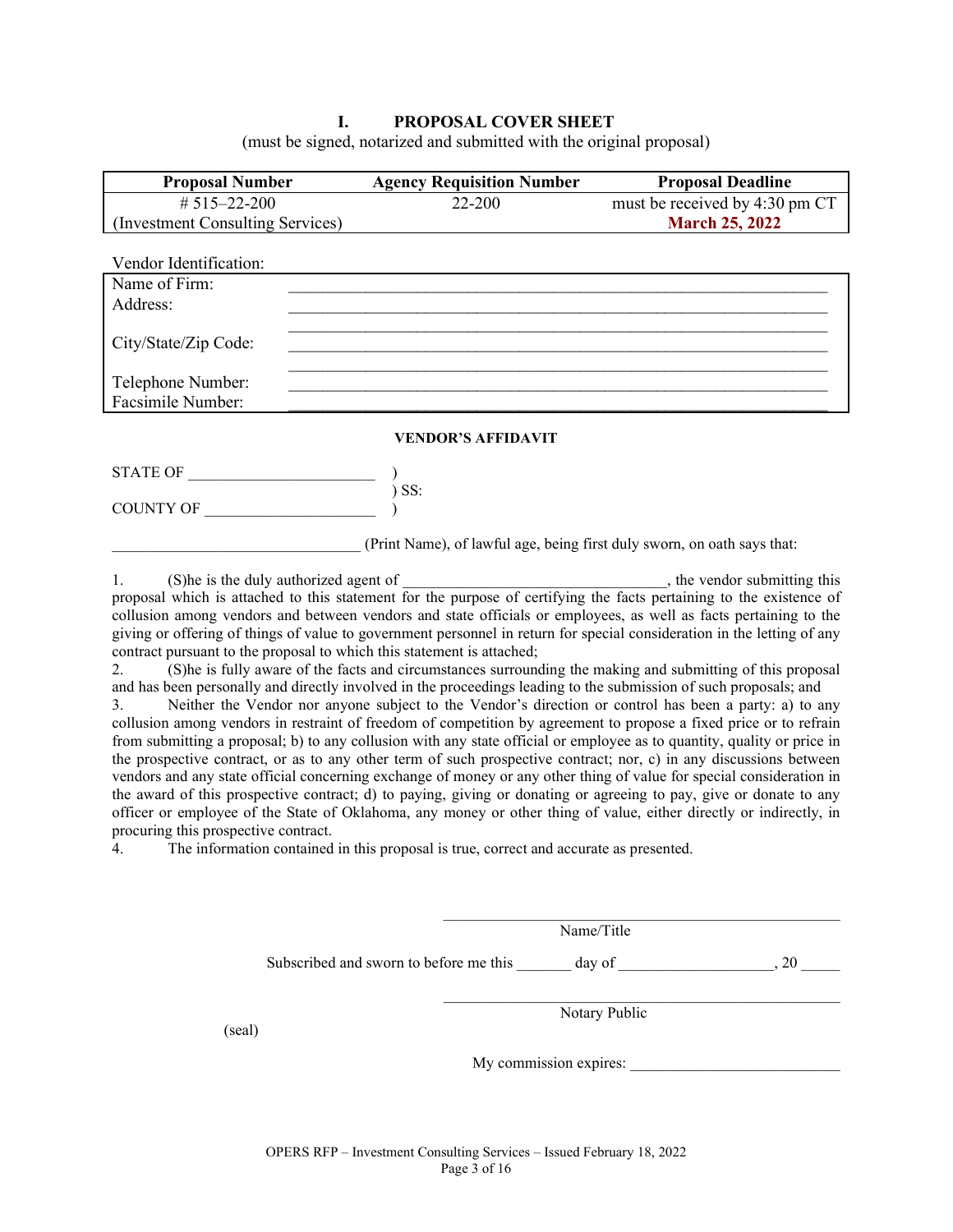### **II. MANDATORY REQUIREMENTS FOR SUBMITTING A PROPOSAL**

**A.** Proposals must be submitted digitally via email and received by the deadline only at the following address:

<https://files.opers.ok.gov/filedrop/Investment-Consulting-Services-RFP>

- **B.** The deadline for receipt of proposals is **4:30 p.m.** Central Time, on **March 25, 2022**. Proposals submitted to the incorrect email address or received after this date and time will be rejected and will not be considered.
- **C.** The Original Proposal must contain the Proposal Cover Sheet, fully completed, signed and notarized. Instructions on how to access the secure Dropbox folder along with instructions for uploading proposals can be found at [https://files.opers.ok.gov/filedrop/Investment-Consulting-](https://files.opers.ok.gov/filedrop/Investment-Consulting-Services-RFP)[Services-RFP.](https://files.opers.ok.gov/filedrop/Investment-Consulting-Services-RFP) **All submission should be in the .pdf or .doc (.docx) file format. Do not Zip or otherwise compress the files submitted. The submissions should not include links to other documents outside of the files submitted.**
- **D.** All timely proposals become the property of OPERS.
- **E.** All proposals, once opened, are considered to be public record and shall be available for viewing and reproduction by any person.
- **F.** In submitting this proposal, the Vendor must agree to an audit which provides that books, records, documents, accounting procedures, practices or any other items of the Vendor relevant to the proposal or the services provided there under, are subject to examination by the System, the Oklahoma State Auditor and Inspector, and the State Purchasing Director.
- **G.** In an effort to clarify any issues in this RFP, OPERS will respond only to questions that are presented through e-mail. Questions should be submitted to Lindsie Lundy at [LLundy@opers.ok.gov.](mailto:llundy@opers.ok.gov) All questions and answers will be consolidated into a single Q&A document and posted to the site [www.opers.ok.gov/Investment-Consulting-Services-RFP.](http://www.opers.ok.gov/Investment-Consulting-Services-RFP)

All questions must be received by **5:00 p.m.** Central Time on **March 11, 2022**. The Q&A document will be posted on the OPERS website above on or after **March 16, 2022**. This will be the only distribution method for the Q&A document.

- **H.** It is the responsibility of the Vendor to ensure compliance with all requirements and deadlines. Proposals that are not in compliance with the RFP requirements may be rejected. All proposals will be reviewed to determine if they satisfy the mandatory criteria in this RFP. Proposals not satisfying the mandatory criteria will be rejected.
- **I.** All costs of preparation and presentation associated with responding to this RFP will be the responsibility of the Vendor. Vendors may be asked to make a presentation before the Board if selected as a finalist. None of the costs associated with this presentation will be reimbursed by OPERS.
- **J.** The selection of investment consultants for the state retirement systems is specifically exempt from the competitive bidding procedures established by Oklahoma Statutes (see 74 Oklahoma Statutes §85.7). OPERS reserves the right to request additional information from any vendor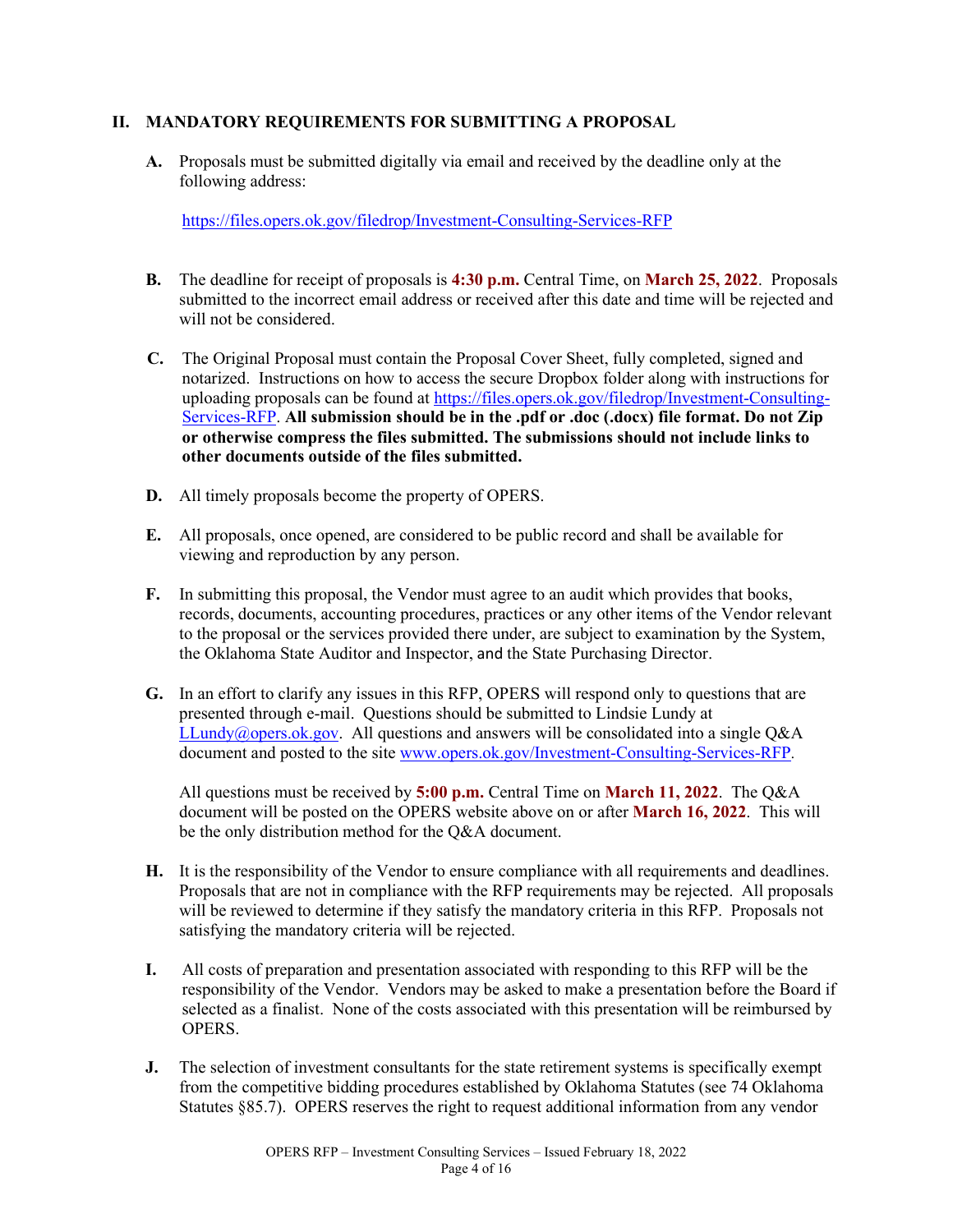and to accept or reject any proposal without specifying the reason for its actions. OPERS reserves the right to request additional proposals. OPERS reserves the right to renegotiate for lower fees at any time with any Vendor.

- **K.** The Board reserves the right to award all, part, or none of this contract. The Board reserves the right to award contracts to more than one investment consultant if deemed appropriate and desirable.
- **L.** The Vendor shall be bound by the information and representations contained in any proposal submitted. Said proposal is deemed to be a binding offer on the part of the Vendor.
- **M.** Submission of a proposal in response to this RFP evidences the Vendor's acceptance of the terms and conditions within the RFP.
- **N.** OPERS prohibits the payment of a finder's fee in any form. The Vendor must certify that no finder's fee or finder's commission has been paid or shall be paid to any individual or organization from the establishment of this investment consulting relationship with OPERS.
- **O.** All Vendors must:
	- **1.** Acknowledge and agree to be a fiduciary to the plan pursuant to Section 909.2 of Title 74 of the Oklahoma Statutes.
	- **2.** Agree that any resulting investment consulting contract and services will be subject to and interpreted by Oklahoma law.
	- **3.** Agree that this RFP and the Vendor's response will be incorporated by reference to any resulting investment consulting agreement.
	- **4.** Answer, to the best of its abilities, all questions in this RFP in a succinct manner and in the order presented. Do not add appendices to the end of this document unless specifically asked to do so. Please assume the term "current" herein refers to June 30, 2021 unless otherwise noted.
	- **5.** Fully disclose any proposed subcontracting of any of the required services.
	- **6.** In accordance with HB 3967, 2020 Legislative Session, and 74 O.S. Section 582, effective November 1, 2020, the State of Oklahoma shall not enter into a contract with any Company to acquire or dispose of good or services in excess of one-hundred thousand dollars (\$100,000.00), unless such Company submits a written certification that such Individual or Company is not currently engaged in a Boycott of Israel.

### **III. BACKGROUND INFORMATION**

### **A. Legal Authorization**

The Board of Trustees of the Oklahoma Public Employees Retirement System (OPERS) and the Uniform Retirement System for Justices and Judges (URSJJ) is charged with the investment of approximately \$13 billion in combined defined benefit retirement funds for public employees in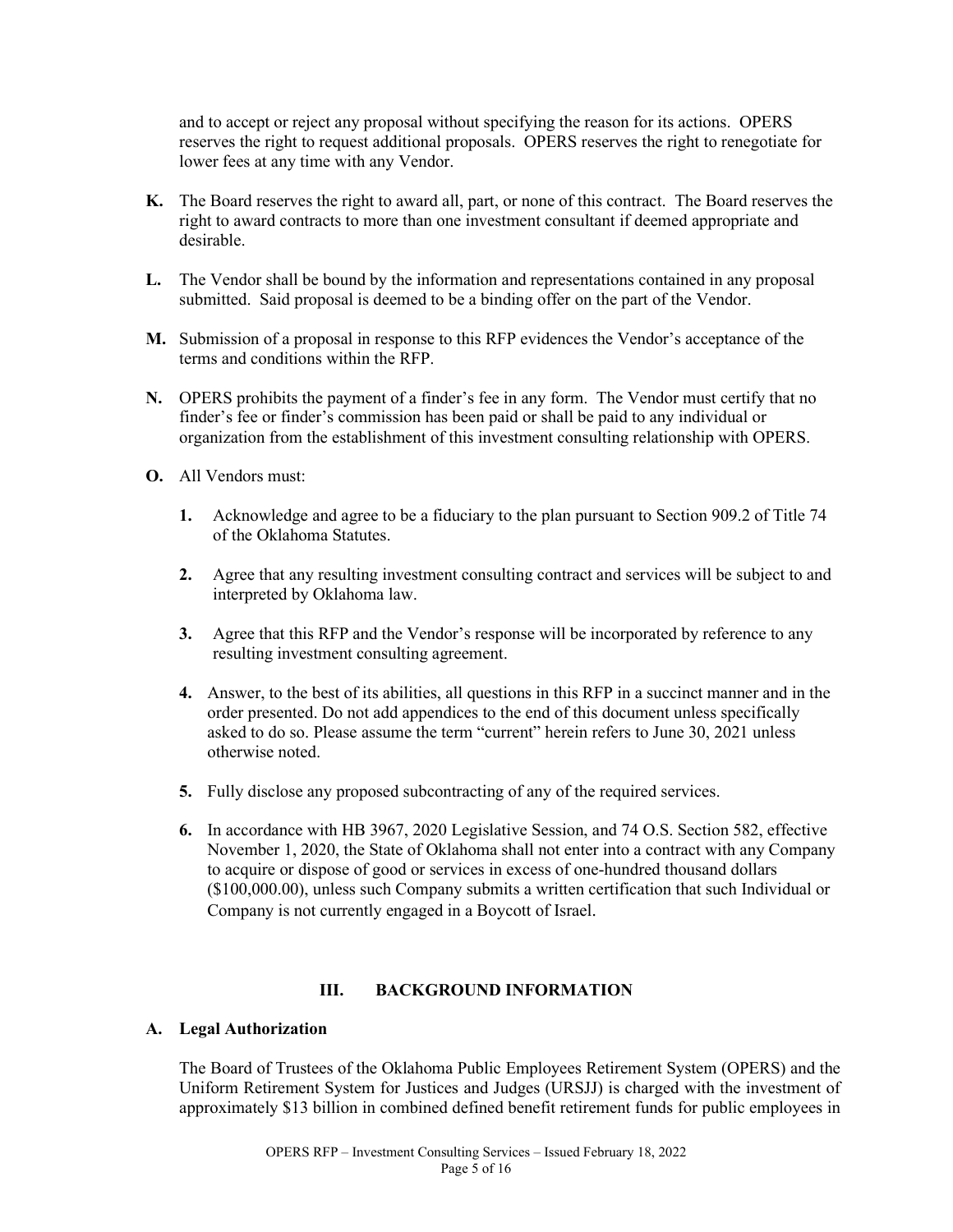addition to the administration of two defined contribution plans – the SoonerSave plan and the Pathfinder plan as of December 31, 2021. Total assets in both defined contribution plans were approximately \$1.6 billion as of the same date. The OPERS/URSJJ investment authorization (statutory provisions generally related to portfolio composition and the types of investments which the Systems could use) is set forth in 74 O.S. Sections 909.1 and 909.2. The statutory provisions generally related to SoonerSave are set forth in Sections 1701 et seq., of Title 74 of the Oklahoma Statutes. The statutory provisions generally related to Pathfinder are set forth in Sections 935.1 et seq., of Title 74 of the Oklahoma Statutes.

## **B. Board Composition**

OPERS is administered by a Board of Trustees composed of 14 members including a member of the Corporation Commission or the Commission's designee selected by the Corporation Commission, the Director of Human Capital Management of the Office of Management and Enterprise Services, the State Insurance Commissioner or the Commissioner's designee, the Director of the Office of Management and Enterprise Services or the Director's designee, a member of the Oklahoma Tax Commission selected by the Tax Commission, the State Treasurer or the Treasurer's designee, three members appointed by the Governor, one member appointed by the Supreme Court, two members appointed by the Speaker of the House of Representatives, and two members appointed by the President Pro Tempore of the State Senate.

## **C. Support Services**

OPERS has an authorized staff of 63 employees. The Executive Director is the chief administrative officer of OPERS.

### **D. Allocation of Assets**

The asset allocation target mix for OPERS and URSJJ as of June 30, 2021 is as follows:

|                                    | <b>TARGET</b> |
|------------------------------------|---------------|
| Large Cap Domestic Equities        | 34%           |
| <b>Small Cap Domestic Equities</b> | 6%            |
| <b>International Equities</b>      | 28%           |
| Fixed Income                       | 32%           |
| Cash Equivalents                   | $0\%$         |

### **TARGET MIXES FOR OPERS and URSJJ:**

### **E. Investment Services Providers**

The investment managers listed below manage the equities, cash, and fixed income portfolios for both OPERS and URSJJ. Although there are no investment manager searches planned during the next year, responding Vendors should anticipate that there could be one or more searches if needed.

### **Company Name Type of Investment**

Northern Trust Company Custodial Bank, Securities Lending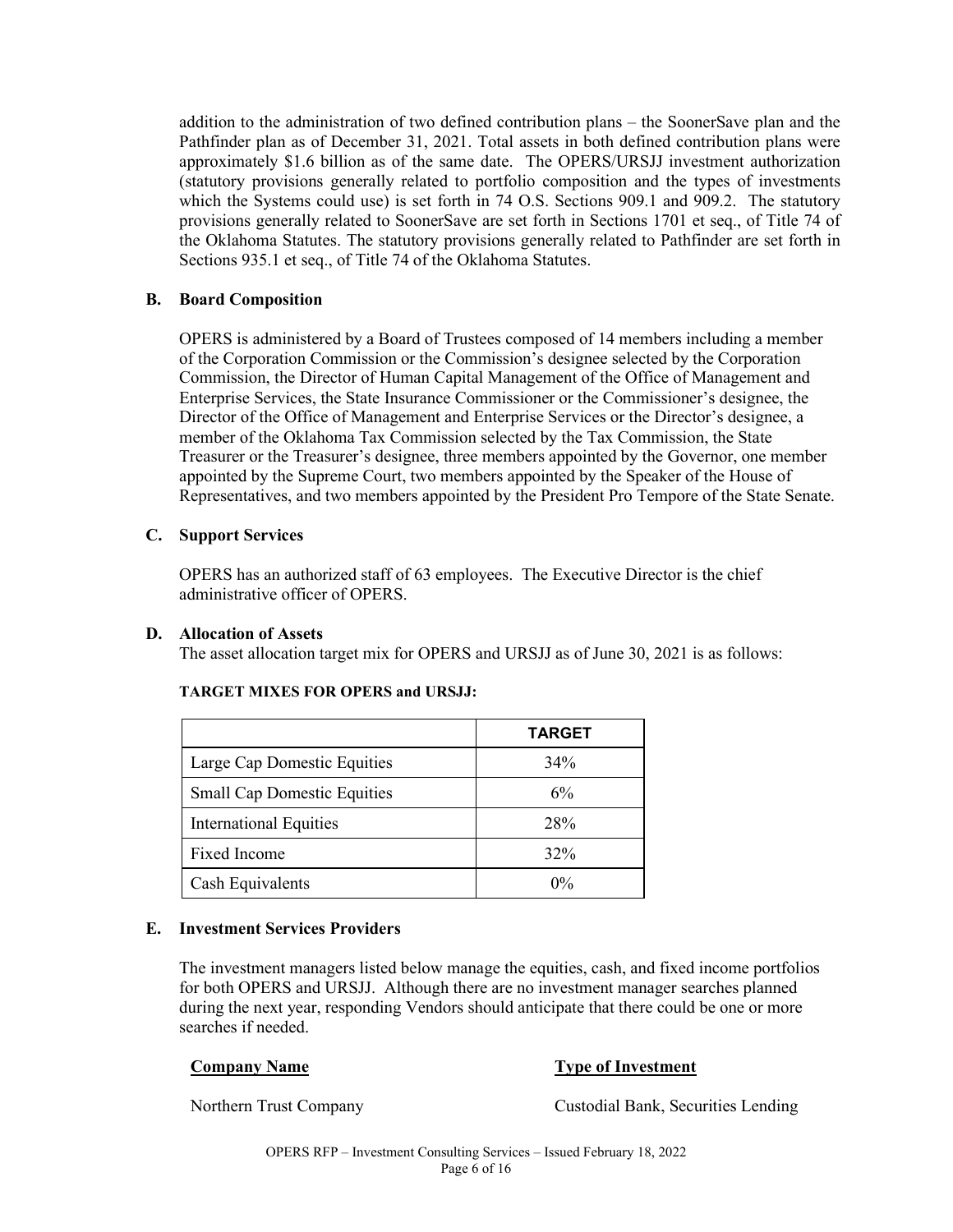| <b>Empower Retirement</b>                     | SoonerSave Recordkeeper<br>Pathfinder Recordkeeper |
|-----------------------------------------------|----------------------------------------------------|
| <b>Blackrock Institutional Trust</b>          | US and International Equity Indices                |
| Westfield Capital                             | Large Cap Growth Equity                            |
| <b>State Street Global Advisors</b>           | Large Cap                                          |
| Newton Investment Management                  | Large Cap                                          |
| Barrow, Hanley, Mewhinney, & Strauss, Inc.    | Small Cap Value Equity                             |
| DePrince, Race & Zollo                        | Small Cap Value Equity                             |
| <b>UBS</b> Asset Management                   | Small Cap Growth Equity                            |
| Baillie Gifford                               | <b>International Equity</b>                        |
| Mondrian Investment Partners                  | <b>International Equity</b>                        |
| <b>BlackRock Financial Management</b>         | <b>Constrained Core Fixed Income</b>               |
| <b>BlackRock Institutional Trust</b>          | TIPS Index                                         |
| Hoisington Investment Management              | Fixed Income Interest Rate Anticipator             |
| <b>TCW/Metropolitan West Asset Management</b> | Core Plus Fixed Income                             |

SoonerSave and Pathfinder are currently administered in an un-bundled arrangement with Empower Retirement providing the recordkeeping for all investment options. Participants are offered funds managed by various fund families and a Stable Value Fund currently managed by Great-West. Each Plan's investment options are selected by the OPERS Board of Trustees in accordance with the Investment Policy. The investment options offered are included in both SoonerSave and Pathfinder except where indicated by (S)- SoonerSave only:

Stable Value Fund Stable Value Fund T. Rowe Price High Yield Fund Bond Fund BNY Mellon Aggregate Bond Index Fund Bond Fund

American Century Core Value Fund Large Cap Equity Fund Blackrock S&P 500 Stock Fund Large Cap Equity T. Rowe Price Blue Chip Fund Large Cap Equity TRP Total Equity Market Index Fund (S) Large Cap Equity

Vanguard Select Value Mid Cap Equity Columbia Acorn Fund (Subject to change) Mid Cap Equity Janus Henderson Small Cap Value Fund Small Cap Equity Blackrock Small Cap Growth Fund Small Cap Equity American Funds EuroPacific Growth Fund International Equity TRP Emerging Markets Stock Fund<br>
Vanguard Target Retirement Income Fund (S) Target Date Fund Vanguard Target Retirement Income Fund (S) Vanguard Target Retirement 2020 Fund Target Date Fund Vanguard Target Retirement 2030 Fund Target Date Fund Vanguard Target Retirement 2040 Fund Target Date Fund Vanguard Target Retirement 2050 Fund BNY Mellon Small Cap Index Fund BNY Mellon ACWI ex-US Index Fund

### **Company Name Type of Investment**

Target Date Fund Small Cap Equity Index International Equity Index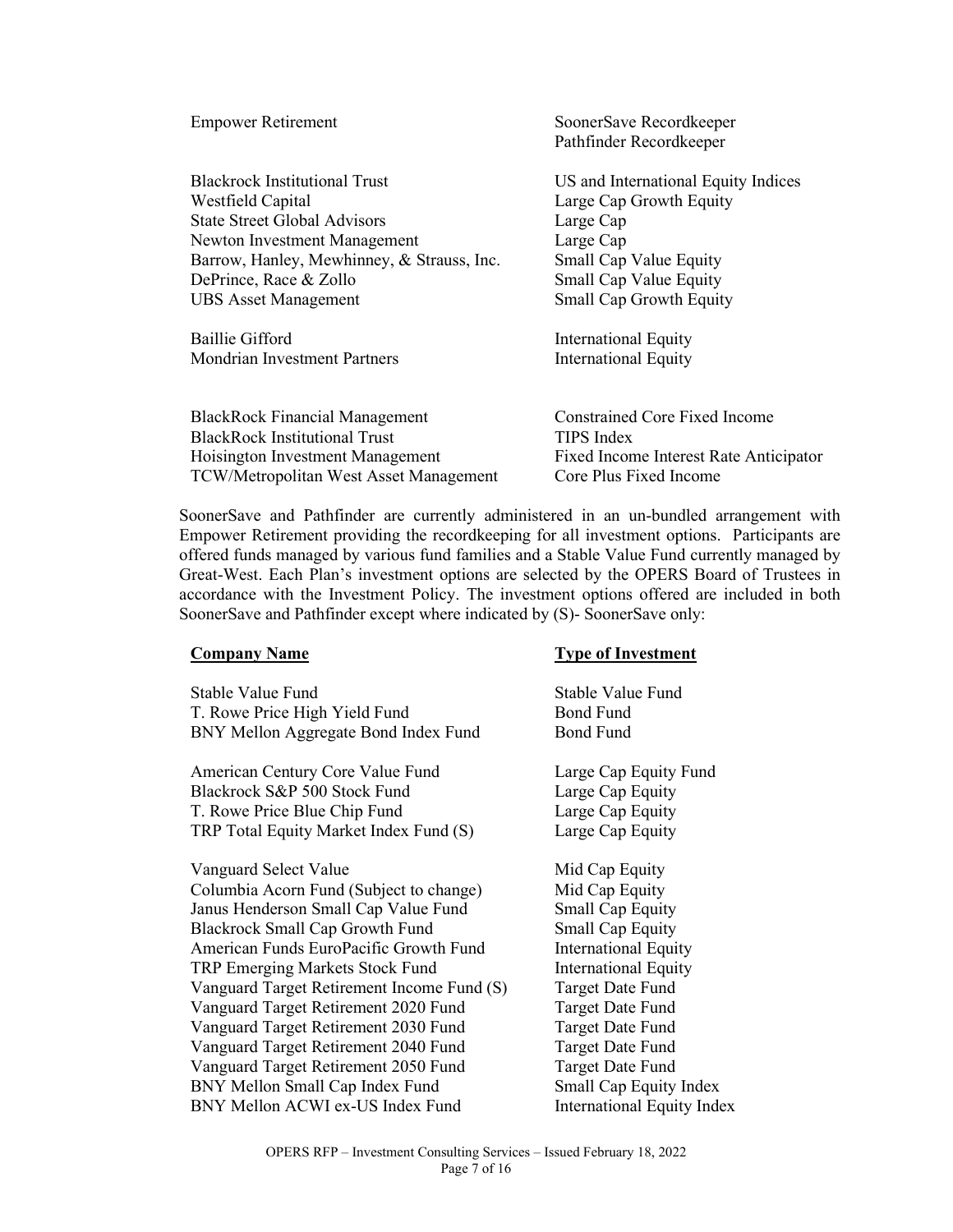Services of System vendors (e.g., investment managers, master custodian, defined contribution recordkeeper, investment consultant) are competitively bid through an RFP process. With the exception of the RFP for investment consulting services, the Investment Consultant is expected to work with Staff to conduct each of these RFP/search assignments.

# **F. Investment Guidelines**

A copy of the current "Statement of Policy" for OPERS and URSJJ, and the "Investment Policy and Guidelines" for both SoonerSave and Pathfinder are available on the OPERS website at [https://www.opers.ok.gov/.](https://www.opers.ok.gov/)

# **IV. SCOPE OF ASSIGNMENT**

OPERS is seeking the services of a general investment consultant to provide consulting advice relating to all investment activities of the OPERS, URSJJ, SoonerSave and Pathfinder plans. The Investment Consultant works directly with the staff, primarily the Chief Investment Officer, to coordinate the presentation of routine and special topics to the Investment Committee and Board of Trustees. The Investment Consultant will be responsible for preparing and presenting all supporting materials. Currently OPERS master custodian, Northern Trust, calculates all performance results for OPERS pension investments. The Investment Consultant will be expected to use these performance results from the custodian to produce quarterly performance reports.

The Investment Consultant will be responsible for presenting quarterly performance reviews of the defined benefit plans at the Board meeting. The Investment Consultant will work with OPERS investment managers and custodian to compare and aid in the reconciliation of performance results. The Investment Consultant will also provide portfolio analytics to assist staff in understanding risk exposures at the manager and portfolio levels.

The Investment Consultant will aid OPERS in monitoring compliance with the Investment Policy as well as suggesting changes thereto. The Investment Consultant will be expected to monitor and report to the Chief Investment Officer any material developments impacting investment managers retained by OPERS. Additionally, the Investment Consultant will be expected to attend any special meetings as needed and to work with the Chief Investment Officer to assist in the research of any special topics beyond those identified below.

OPERS retains external firms to provide various investment-related services. Currently these services include investment management, securities lending, DC plan administration and global custodianship. Other investment-related external service providers, though none are currently anticipated, may be required by OPERS.

If OPERS determines that an investment-related external services provider search is needed, the Investment Consultant will work with the Chief Investment Officer to construct the RFP,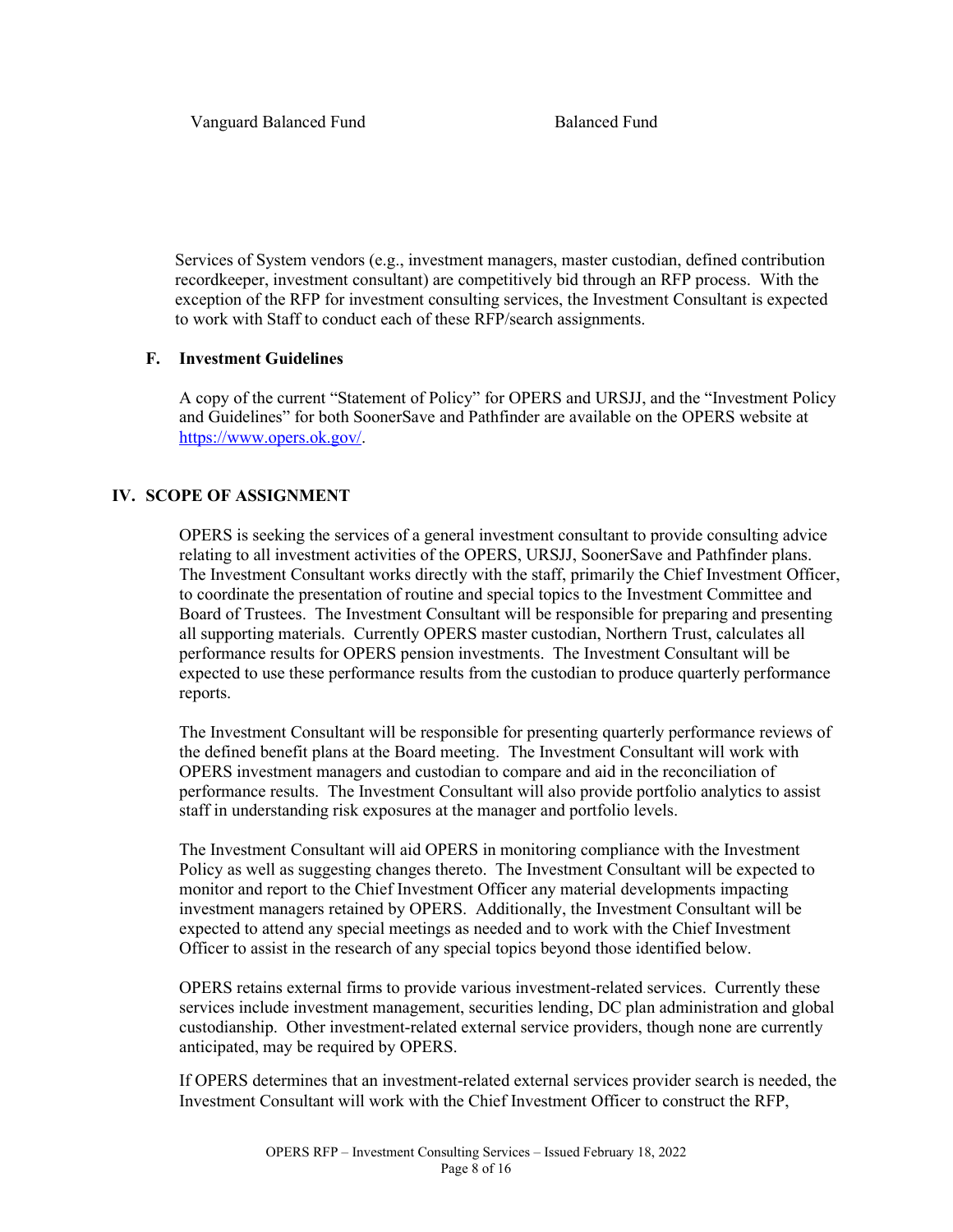evaluate responses, and prepare and present a detailed report to document the search. The report would include a detailed chronology of the search along with evaluation methodology, exhibits and recommendations. On-site visits with Staff and Board members in conjunction with searches may be requested.

The Investment Consultant will work with the Chief Investment Officer and the Administrator of the Defined Contribution Plans to review and evaluate all SoonerSave and Pathfinder investment options at least annually. The Investment Consultant shall also assist in the selection of replacement investment options and other service providers as necessary.

The Investment Consultant will provide the Consultant's Report required for the Investment Section of the Annual Comprehensive Financial Reports (ACFRs) for OPERS and URSJJ.

Once every six years, the Investment Consultant works with the Chief Investment Officer to coordinate OPERS preparation of and participation in the annual Oklahoma Public Fund Trustee Education Conference.

### **V. CRITERIA AND QUALIFICATIONS OF THE INVESTMENT CONSULTING FIRM**

- A. Vendors should have substantial experience consulting to public defined benefit plans and public defined contribution plans. The following criteria will apply and exceptions will not be granted:
	- 1. Investment consulting must represent your firm's (including all affiliates) focus and be a primary line of business for the overall organization.
	- 2. The proposed investment consultant must have acted as full-service consultant to at least five public pension plans, each with at least \$1 billion in assets, as of June 30, 2021.
	- 3. The senior investment professionals in charge of the proposed consulting services must have at least ten years of institutional consulting experience within the industry.
- B. The fee quotes set forth in the response to the RFP will be a significant factor in determining semi-finalists for further consideration.
- C. Investment Guidelines

The "Statement of Policy Guidelines and Investment Objectives" for OPERS/URSJJ, SoonerSave and Pathfinder may be found on the OPERS website (www.opers.ok.gov).

### **VI. TIMELINE**

The following timeline is an estimate and may be adjusted at OPERS discretion any time during this procurement process.

| <b>TASK</b>                                                                                      | DATE              |
|--------------------------------------------------------------------------------------------------|-------------------|
| Distribution of RFP                                                                              | February 18, 2022 |
| Deadline for questions submitted in writing via e-mail (no<br>later than 5:00 p.m. Central Time) | March 11, 2022    |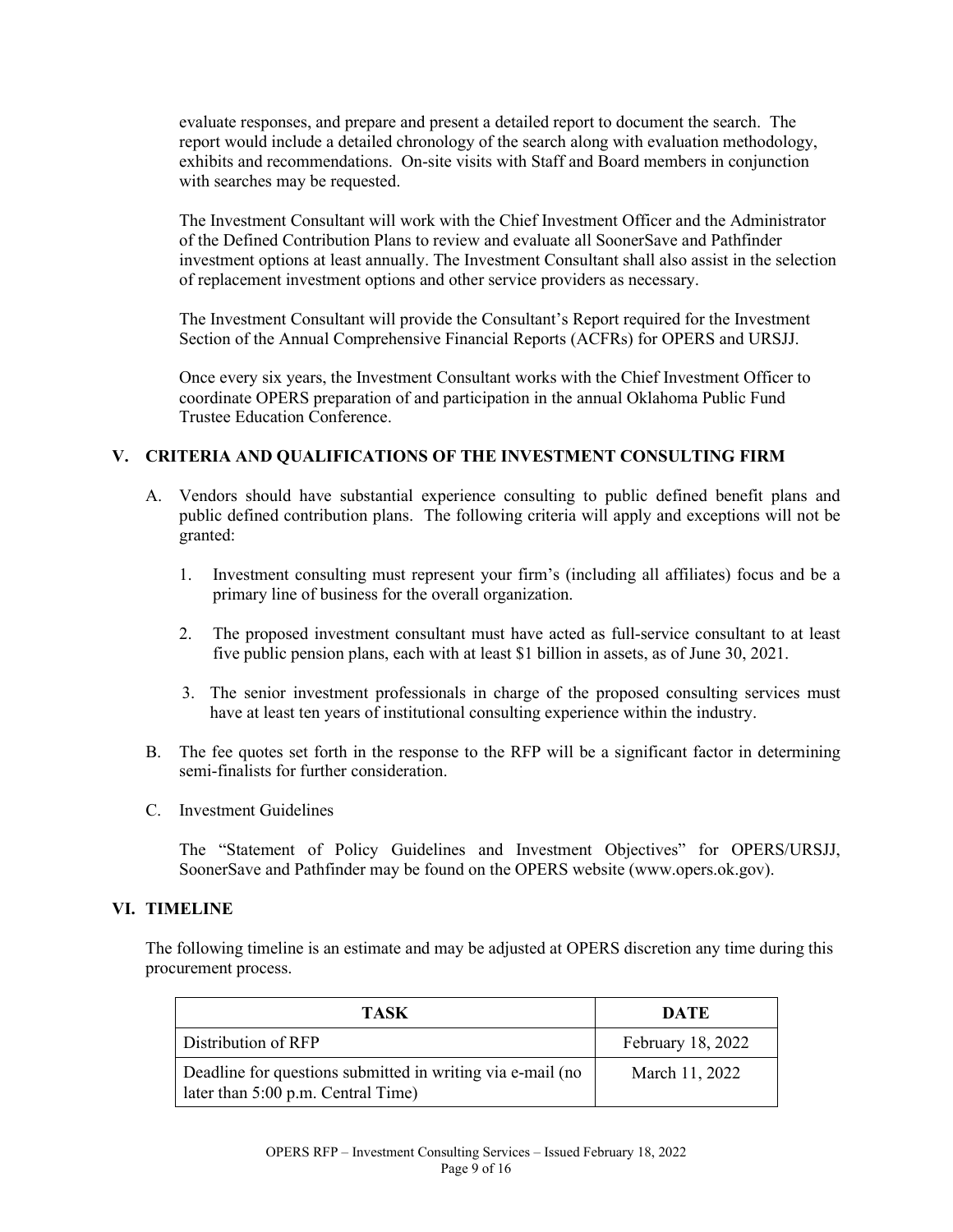| Date for answers to questions                        | March 16, 2022 |
|------------------------------------------------------|----------------|
| Proposals due (no later than 4:30 p.m. Central Time) | March 25, 2022 |
| Finalist presentations (if necessary)                | April 21, 2022 |
| Award business (subject to negotiations)             | May 19, 2022   |
| Estimated contract start date                        | July 1, 2022   |

# **VII. COMMUNICATION WITH OPERS**

In an effort to clarify any issues in this RFP, OPERS will respond only to questions that are presented as described in Section II(G) above*.* Vendors are responsible for checking the website periodically for updates to the RFP. Telephone questions will not be accepted.

OPERS policy prohibits direct contact between prospective service providers and OPERS Board members, consultants, or staff during this RFP process. This does not include communication with OPERS incumbent investment consultant for normal business not related to this selection process. From the date of release of this RFP until a Vendor is selected and a contract is executed and approved, all contacts and communications regarding this RFP are restricted to the  $Q&A$  process. Exceptions include communications with the OPERS staff member identified in Section II(G) and OPERS staff members who are designated to conduct negotiations, participate in presentations, and contract award and execution, while they are engaged in those activities. Violation of these conditions may result in rejection of a Vendor's proposal.

Vendors who have submitted a proposal will not necessarily be notified of the Board's decision after the final selection has been made. The announcement of the preferred Vendor, if any, may be the only form of communication between the System and the Vendors. Telephone or other inquiries concerning this proposal after the proposal deadline are discouraged.

# **VIII. GENERAL TERMS AND CONDITIONS**

A. Applicable Laws and Courts

This solicitation and any resulting contract shall be governed in all respects by the laws of the State of Oklahoma, and any litigation with respect thereto shall be brought in the District Court of Oklahoma County, Oklahoma. The Vendor shall comply with all applicable federal, state and local laws, rules and regulations.

B. Ethics in Public Contracting

By submitting their bids or proposals, Vendors certify that their bids/proposals are made without collusion or fraud and that they have not offered or received any kickbacks or inducements from any other Vendor, supplier, manufacturer or subcontractor in connection with their bid/proposal, and that they have not conferred on any public employee having official responsibility for this procurement transaction any payment, loan, subscription, advance, deposit of money, services or anything of value, in exchange for procuring this contract.

C. Qualifications of Vendors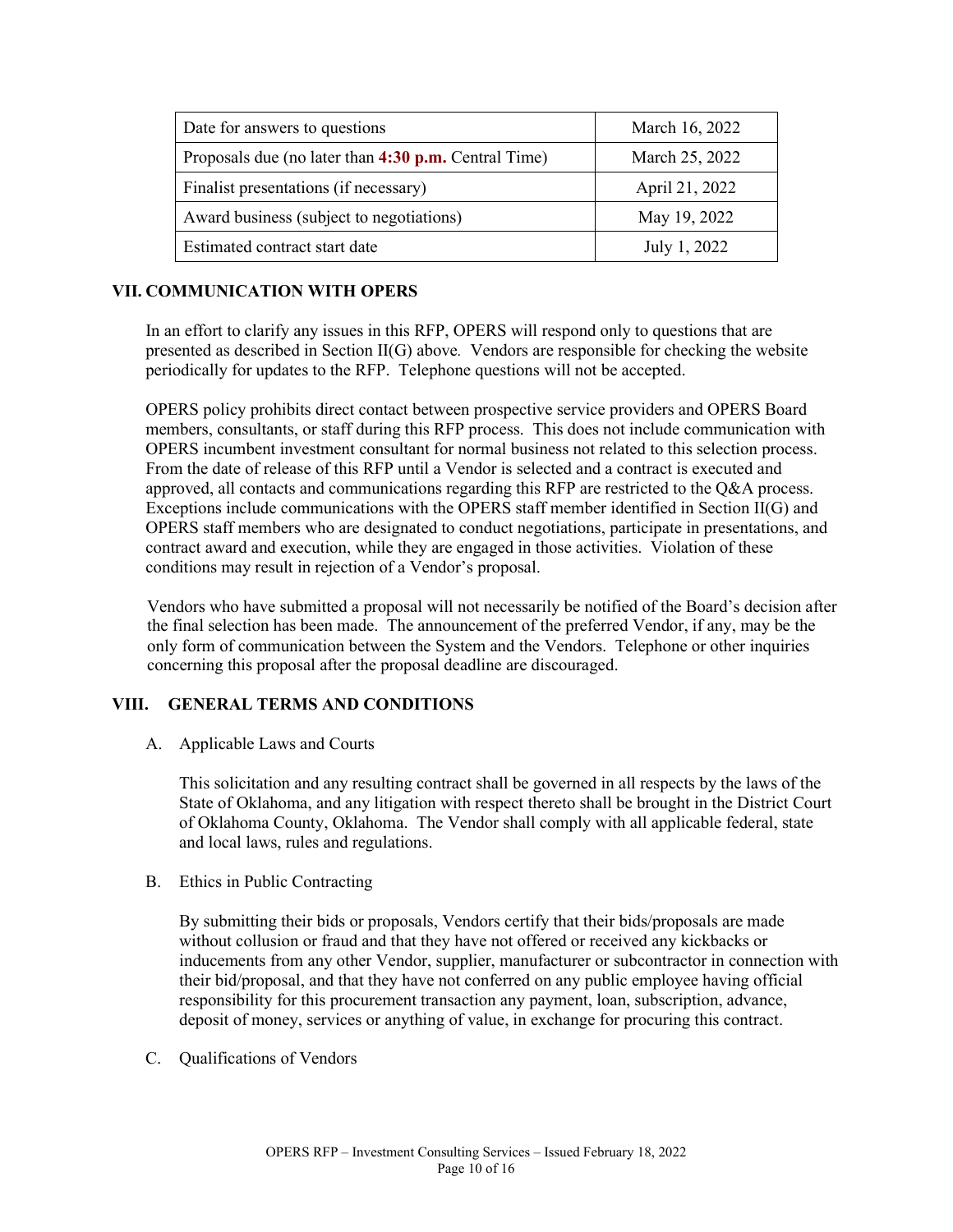OPERS may make such reasonable investigations as deemed proper and necessary to determine the ability of the Vendor to perform the services/furnish the goods, and the Vendor shall furnish to OPERS all such information and data for this purpose as may be requested. OPERS reserves the right to make a site visit at the offices of the Vendor prior to award to satisfy questions regarding the Vendor's capabilities. OPERS further reserves the right to reject any proposal if the evidence submitted by, or investigations of, such Vendor show that the Vendor is not properly qualified to carry out the obligations of the contract and to provide the services and/or furnish the goods contemplated therein.

D. Business Continuity

The Vendor must indicate any recent or anticipated changes in its corporate structure such as mergers, acquisitions, new venture capital, stock issue, etc. The Vendor agrees to present to OPERS a business continuation plan for the services provided in this contract in the event of a natural or other disaster.

E. Assignment of Contract

The contract shall not be assignable by the Vendor in whole or in part without the written consent of OPERS.

F. Period of Contract

It is anticipated that the initial contract shall begin on July 1, 2022. Thereafter, the contract may be renewed by the Board annually for up to four additional one-year contract periods, at the Board's discretion. The Board of Trustees reserves the right to terminate the contract upon 30 days notice, with or without cause.

G. Ownership of Data and Work Product

There is a presumption that all work product generated for OPERS under this contract, as well as all data compiled by the Vendor while performing this contract, shall become the sole property of OPERS. OPERS must be given reasonable access to all such work product or data compiled by the Vendor in the performance of this contract.

H. Limitation of Liability, Hold Harmless Clauses & Indemnity

The State of Oklahoma and its agencies are constitutionally barred from limiting the liability of a private Vendor. Agencies are similarly prohibited from holding a private entity harmless from liability or providing indemnity to a private entity. The contract between the successful Vendor and OPERS will not have any such terms.

I. The Vendor must agree and the contract shall provide that the fee for investment consulting services is the same or lower than fees the Vendor charges to other clients of similar funds and accounts. In the event the Vendor agrees to charge any other client a lower fee for management of similar funds or accounts, the Vendor will reduce its fee to the Board to the same extent. It is Vendor's responsibility to notify the Board of the existence of any fee agreements which are lower than the fees agreed upon. The Board shall reserve the right to ask for periodic fee review reports. The Board shall be entitled to a retroactive fee reduction in the event the Vendor fails to promptly notify the Board of any lower fee agreements.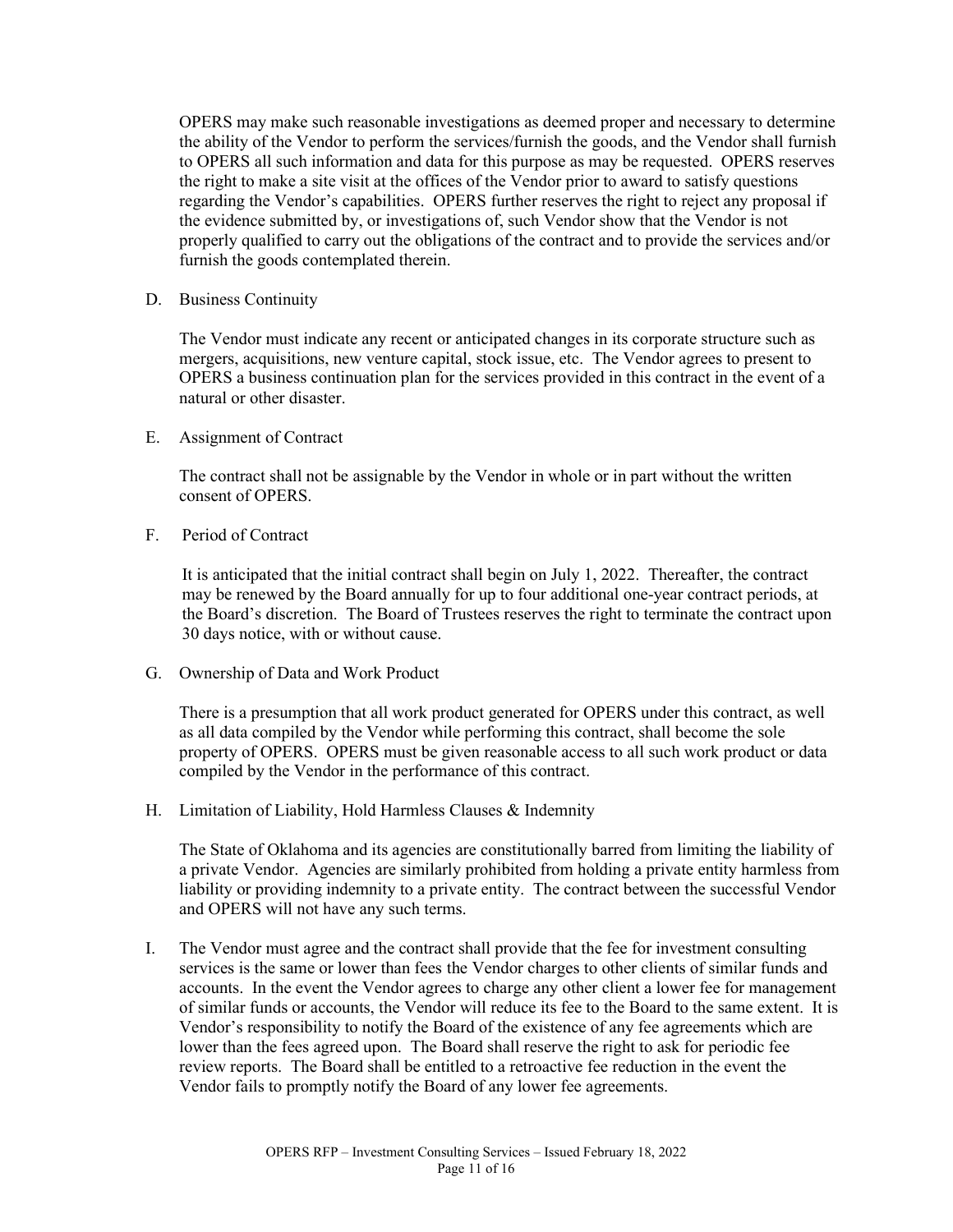### **IX. QUESTIONNAIRE**

### A. Organization

- 1. List your firm's name, address, and year founded, as well as the name, title, telephone, email address and fax numbers for the individual(s) responsible for new business contacts.
- 2. Describe the firm's ownership structure. Discuss the financial condition of your firm based on the most recently audited financial statements and annual report.
- 3. Describe the services your firm provides and disclose all sources of revenue (organized by line of business).
- 4. Provide an organizational chart for your firm and specifically for your investment consulting and research divisions.
- 5. Has your firm undergone any restructuring or had any major organizational changes during the past five years? Do you anticipate any ownership or organizational changes during the next two years? If so, explain.
- 6. Describe your succession plans for the management of the firm and the continuity of leadership within the investment consulting team.
- 7. Over the past five years, has your organization, affiliates, parent company, officers or principals been involved in litigation, legal proceedings, or SEC investigations related to your firm's activities? If so, provide a brief explanation including the current status and/or the resolution of this action.
- 8. Describe the compensation/incentive structure for the consulting professionals and/or the professional staff.
- 9. For each of the last five years, provide the following information regarding the firm's number of investment professionals. Provide the roles of these individuals as well.

| Year<br>Ending June 30 | Investment<br>Professional<br>Additions | Investment<br>Professional<br>Departures | Total Investment<br>Professionals |
|------------------------|-----------------------------------------|------------------------------------------|-----------------------------------|
| 2021                   |                                         |                                          |                                   |
| 2020                   |                                         |                                          |                                   |
| 2019                   |                                         |                                          |                                   |
| 2018                   |                                         |                                          |                                   |
| 2017                   |                                         |                                          |                                   |

10. Detail the team members who would be responsible for the OPERS consulting relationship. The answer should include a brief biography of each professional.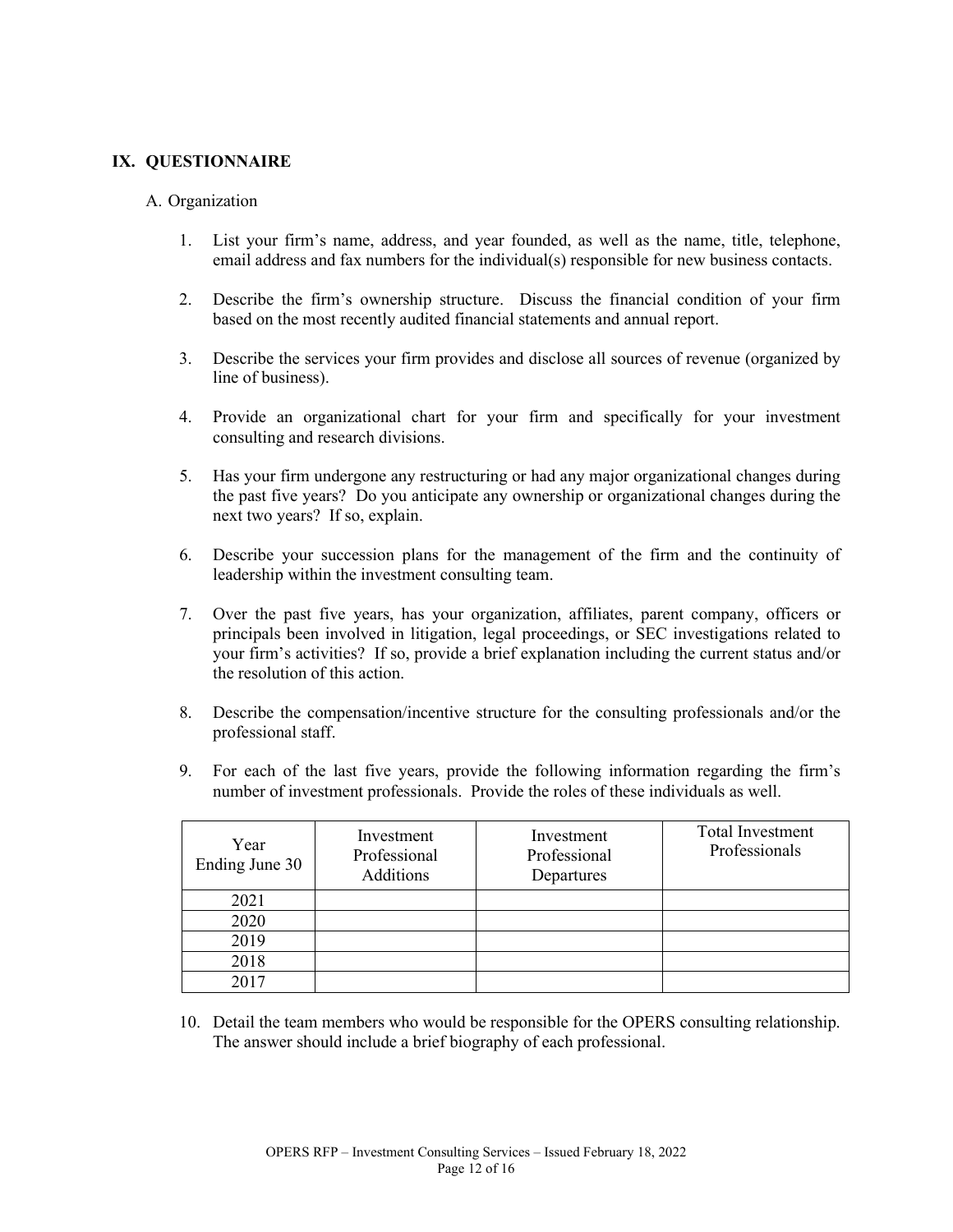- 11. Discuss the individuals' (listed above) account responsibilities, specifically the number of accounts managed and dollar value of assets under advisement. How are new accounts assigned to each consultant at the firm?
- 12. Has the firm experienced turnover at the senior management level in the last five years? If so, describe the situation including reason for departures/additions.
- 13. Does the firm receive direct or indirect compensation from any party other than consulting clients? Disclose any existing, perceived or potential conflicts of interest in regard to your consulting advice.
- 14. How does the firm manage conflicts of interest (be specific)?
- B. Consulting Services
	- 1. Is your firm capable of fulfilling all of the items in Section IV Scope of Assignment and be a named fiduciary of the System?
	- 2. Detail the client profile of the firm using the format below.
		- A. ENTIRE CONSULTING GROUP **Number of plans** in each category:

| Size (millions \$) | Public DB<br>Plan | Corporate DB<br>Plan | DC Plan | Endowments/<br><b>Foundations</b> | Other |
|--------------------|-------------------|----------------------|---------|-----------------------------------|-------|
| $0 - 500$          |                   |                      |         |                                   |       |
| 501-1,000          |                   |                      |         |                                   |       |
| 1,001-10,000       |                   |                      |         |                                   |       |
| Over 10,000        |                   |                      |         |                                   |       |

B. PROPOSED CONSULTANT ONLY - **Number of plans** in each category:

| Size (millions \$) | Public DB<br>Plan | Corporate DB<br>Plan | DC Plan | Endowments/<br>Foundations | Other |
|--------------------|-------------------|----------------------|---------|----------------------------|-------|
| $0 - 500$          |                   |                      |         |                            |       |
| 501-1,000          |                   |                      |         |                            |       |
| 1,001-10,000       |                   |                      |         |                            |       |
| Over 10,000        |                   |                      |         |                            |       |

3. Provide the approximate firm-wide client turnover using the format below.

|                      | 2021 | 2020 | 2019 | 2018 |
|----------------------|------|------|------|------|
| # of Clients Gained  |      |      |      |      |
| Assets (\$MM) Gained |      |      |      |      |
| # of Clients Lost    |      |      |      |      |
| Assets (\$MM) Lost   |      |      |      |      |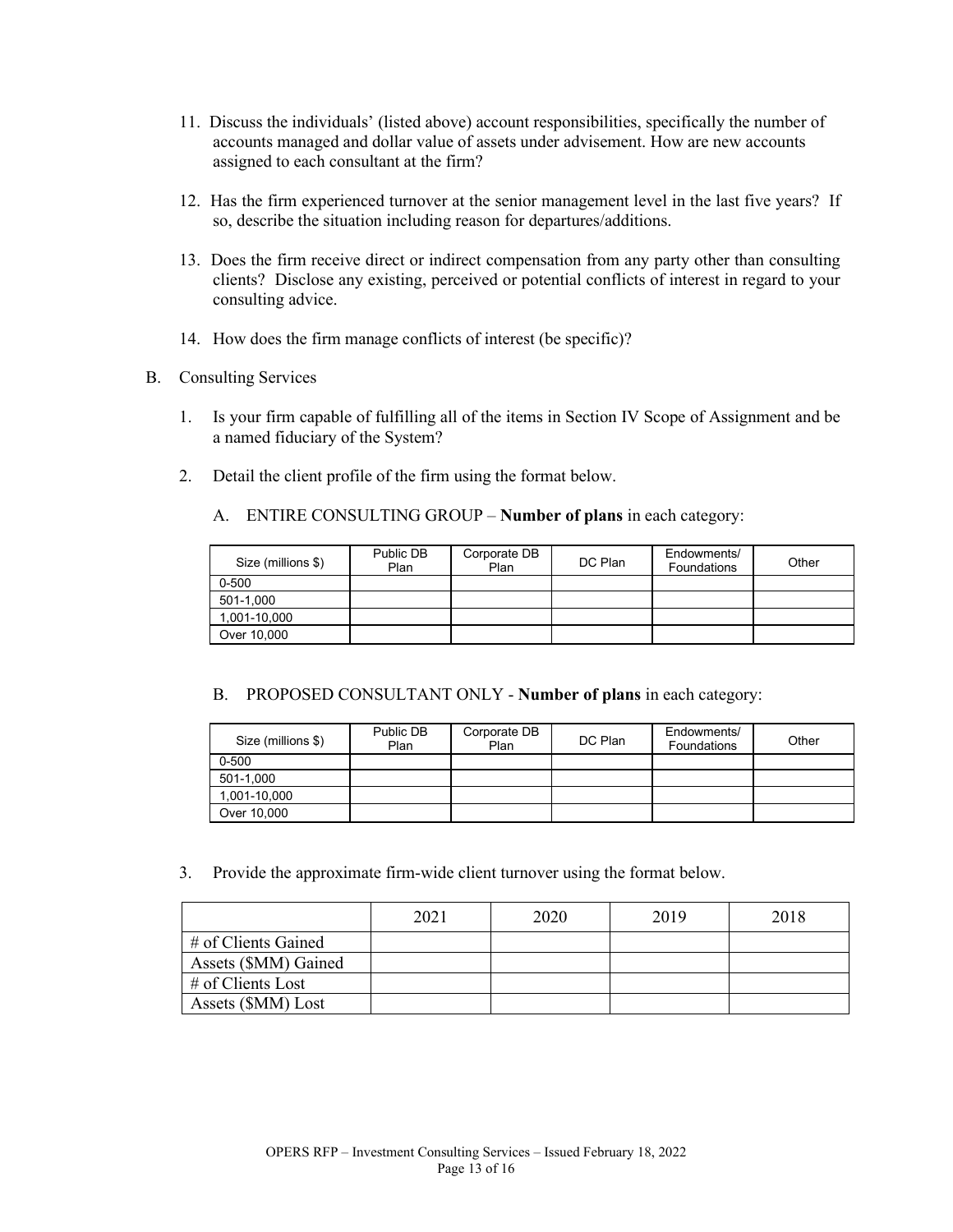| OI ERS IGRIBISHIP. |                                   |                       |                                    |                                                   |  |  |  |  |
|--------------------|-----------------------------------|-----------------------|------------------------------------|---------------------------------------------------|--|--|--|--|
|                    | Key Investment Professionals      |                       |                                    |                                                   |  |  |  |  |
| Name               | Title/Current<br>Responsibilities | Years<br>With<br>Firm | Years<br>of Industry<br>Experience | $%$ Time<br>Devoted to<br>Consulting/<br>Research |  |  |  |  |
|                    |                                   |                       |                                    |                                                   |  |  |  |  |
|                    |                                   |                       |                                    |                                                   |  |  |  |  |
|                    |                                   |                       |                                    |                                                   |  |  |  |  |

4. Specify the investment professionals (up to ten) who you consider key to managing the OPERS relationship.

- 5. Describe in detail the investment philosophy and strategy that forms the basis for consulting advice. What is the theoretical basis for your investment philosophy?
- 6. How is the strategic investment policy developed?
- 7. Describe the decision-making structure within the firm. Is capital markets research conducted by the consultant? Who conducts manager research (specify the team/member)?
- 8. Explain your firm's position on the use of active versus passive management.
- 9. Describe the manager research/manager selection process, including the firm's competitive advantage relative to peers.
- 10. Describe the criteria for placing an investment manager on a watchlist and/or terminating the relationship.
- 11. Do you track the consultant's manager selection results? If not, why?
- 12. How is the research agenda prioritized? How are recommendations disseminated to clients (advisory and discretionary if applicable)?
- 13. What are the strengths and weaknesses of your investment strategy and the research process?
- 14. What systems are used to analyze client portfolios?
- 15. How are client objectives assessed; how is success measured?
- 16. Does the firm maintain in-house peer universes or is the data derived from a third party? If data is derived outside the firm, describe the service.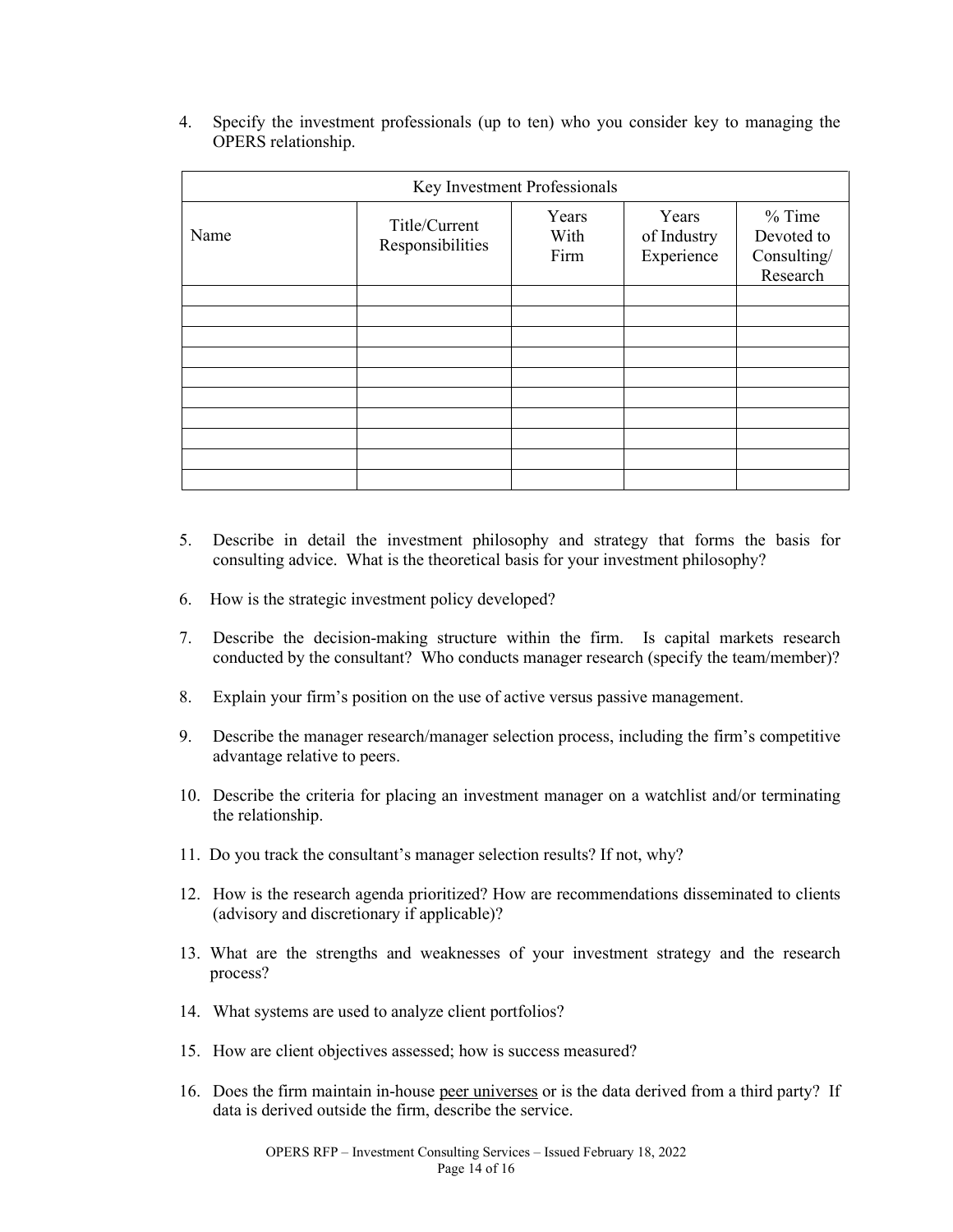- 17. Does the firm maintain in-house investment manager universes or is the data derived from a third party? If data is derived outside the firm, describe the service.
- 18. Provide your most current capital market assumptions and a brief rationale for the expected return for each asset class.
- 19. How are guidelines monitored to ensure manager compliance?
- 20. Describe the firm's flexibility in customizing client reports. Provide an example of a typical client reporting package (this should be attached to section XI).
- 21. What is the typical turn-around time for client reporting, expressed in days after period end?
- 22. Provide three references for the largest public fund clients who employ your firm. Include a contact name, phone number, and the market value of the assets your firm advises for each reference at inception and currently.
- 23. Is your firm an SEC registered advisor or is it exempt from registration? If applicable, submit a copy of your most recent Form ADV, Parts I and II.
- 24. Does the firm carry errors and omissions insurance? If so, what is the level of coverage?
- 25. Does the firm carry fiduciary liability insurance? If so, what is the level of coverage?

### **X. FEE QUOTE**

The fee quote set forth in the response to the RFP will be a significant factor in determining the successful Vendor. In responding to this RFP you are required to quote your fees according to the terms as specified in the following format. The format is a fixed fee quote and applies to all assets administered by the System. No language may be altered, and you acknowledge that you understand our fee calculation methodology by submitting your bid. You are encouraged to have your legal counsel approve our terms prior to submitting your RFP. By submitting a proposal you are agreeing to accept our prescribed fee calculation methodology.

The proposal should include the fee for the initial contract period of July 1, 2022, through June 30, 2023, and annual fee amounts for each of four years starting on the contract anniversary date of July 1st. This fee should be inclusive of the complete range of investment consulting services including travel and other out-of-pocket expenses and is the only fee that OPERS will pay.

You may make the following assumptions in your fee estimate:

- The primary consultant is required as part of the contract to attend eight (8) regularly scheduled Board meetings and one Investment Manager Roundtable meeting per year.
- Four quarterly performance reports are required each year for OPERS and URSJJ, including all required portfolio analytics for the reports.